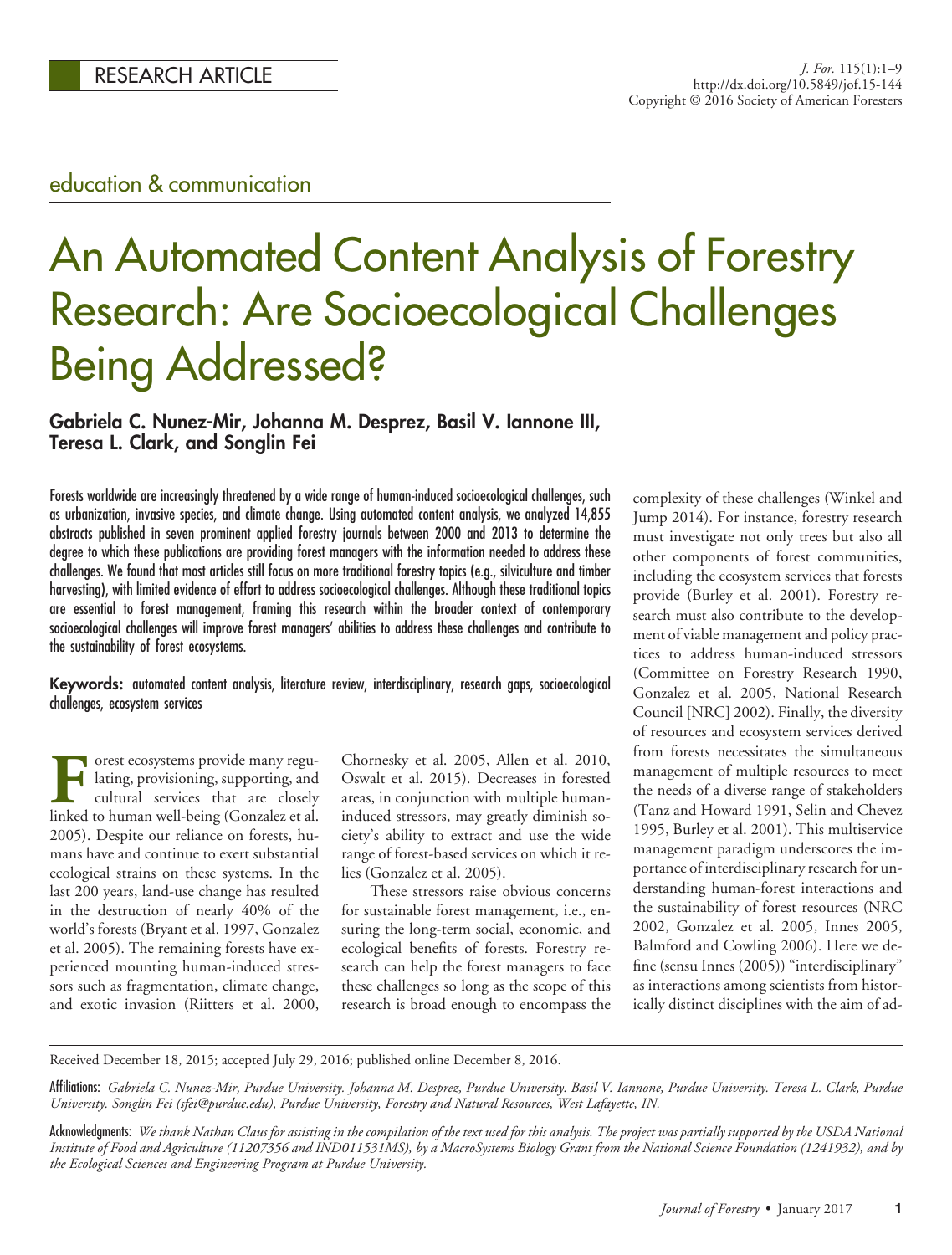**Table 1. List of journals (abbreviations) surveyed, their associated impact factor, year of first publication, count of abstracts from each used in our analysis, and link to their webpages stating their aims and scopes.**

| Journal                                    | Impact factor | First published | Abstract count |
|--------------------------------------------|---------------|-----------------|----------------|
| Annals of Forest Science (AFS)             | 1.63          | 1923            | 1,212          |
| Canadian Journal of Forest Research (CJFR) | 1.56          | 1971            | 3,220          |
| European Journal of Forest Research (EJFR) | 1.96          | 1857            | 721            |
| Forest Ecology and Management (FEM)        | 2.77          | 1977            | 7,145          |
| Forest Science (FS)                        | 1.09          | 1955            | 882            |
| <i>Forestry</i> (FOR)                      | 1.68          | 1927            | 650            |
| <i>Journal of Forestry</i> (JF)            | 1.24          | 1902            | 1,025          |

The associated impact factor was from Web of Science (2014). Webpages are as follows: AFS, www.afs-journal.org/about-thejournal/aims-and-scope; CJFR, www.nrcresearchpress.com/page/cjfr/editors; EJFR, www.springer.com/life-sciences/forestry/ journal/10342; FEM, www.journals.elsevier.com/forest-ecology-and-management; FS, http://www.eforester.org/Main/Library/ Publications/Forest\_Science/; FOR, www.oxfordjournals.org/our\_journals/foresj/about.html; JF, http://www.eforester.org/Main/ Library/Publications/Journal\_of\_Forestry/.

dressing a problem of common interest and as research that spans multiple research disciplines.

These research directions have been and continue to be recognized as important to the field of forestry (Committee on Forestry Research 1990, Burley et al. 2001, NRC 2002, Gonzalez et al. 2005) and have subsequently been pursued by many research programs. Further illustrating this need is the continued call from academic, government, and private forestry communities for greater incorporation of social and economic training into academic forestry programs (O'Hara and Salwasser 2015, Sample et al. 2015). Given this importance, it is imperative that the findings of the interdisciplinary research programs that address contemporary, human-induced stressors (hereafter referred to as "socioecological challenges") to forest sustainability reach forest managers. This information will help to ensure that managers are equipped with the most up-todate information when devising management and policy strategies and help to ensure that these strategies are placed in the broader context of the many complex, socioecological challenges impacting forests.

One of the primary ways by which scientific information is disseminated to practitioners is through scientific journals having an applied focus. Many such journals exist in the field of forestry research. These journals aim to transfer scientific information pertaining to a wide range of forestry-related topics to land managers in ways that help to guide management efforts. Evaluating the degree to which research published in these journals addresses the many human-induced stressors impacting forests or the many ecosystem services that forests provide would help to determine whether forest managers

are receiving the information needed to address these challenges. Such an evaluation would help forest researchers (i.e., scientists and applied forestry journals) to identify research strengths and gaps and to determine the actions that they may want to take to ensure that managers are provided with the information required to manage forests sustainably in the face of contemporary socioecological challenges.

We conducted an evaluation of the degree to which these elements are included in the abstracts of articles published between 2000 and 2013 in seven prominent applied forestry journals. Our main objectives were to determine: (1) the scope of research being conducted, (2) the prevalence of ecosystem services-related research, (3) the extent to which relevant socioecological challenges are being addressed, and (4) the presence of practical management and policy recommendations. To accomplish these, we used

automated content analysis (ACA), a machine learning-based approach that is of great utility for reviewing massive amounts of literature (Smith and Humphreys 2006, Blei 2012, Nunez-Mir et al. 2016). This tool has been used extensively for reviews in other fields (Chen and Bouvain 2009, Cretchley et al. 2010, Travaglia et al. 2011), including forestry (Nunez-Mir et al. 2015). The findings of this review should help researchers better inform forest management and policy.

## **Methods**

## **Selection of Literature/Journals**

In March 2014, we used SCOPUS to obtain a total of 14,855 abstracts published between 2000 and 2013 from the following forest science journals: *Annals of Forest Science* (AFS), *Canadian Journal of Forest Research* (CJFR), *European Journal of Forest Research* (EJFR), *Forest Ecology and Management* (FEM), *Forest Science* (FS), *Journal of Forestry* (JF) and *Forestry* (FOR). We chose these journals based on the criteria described below, with the goal of surveying the literature published in journals with a high potential influence on the forestry community, a long history of publication, and broad selfidentified aims and scopes (Table 1). The criteria used for journal selection were the following: (1) high impact factor relative to those of other forestry journals as designated by International Scientific Indexing (ISI), (2) a long history of publication, (3) an explicit aim to attract a diverse readership across the field of forestry, (4) an explicit aim to publish on the wide range of both tradi-

## Management and Policy Implications

Forests are impacted by many socioecological challenges (i.e., human-induced stressors, such as urbanization, climate change, invasive species, and others) that hinder their ability to provide important ecosystem services sustainably. A key role of forest researchers is to provide forest managers with the information required to address these challenges, with applied forestry journals potentially serving as a channel for information transfer between these two parties. Nevertheless, we found that much of the research published in these journals focuses on more traditional forestry topics and provides little information/guidance on how to address contemporary socioecological challenges. We recommend three ways in which forest researchers can meet this need while still reporting important traditionally based forestry research: by placing traditionally based research into the broader context of ecosystem services and socioecological challenges, by promoting interdisciplinary thinking through communication of how research findings relate to social and economic aspects of forestry, and by making sure this information is highlighted in the abstracts of research articles to ensure its communication to even those readers just scanning an article. These recommendations will help to communicate still-needed, traditionally based forestry research in a way that helps forest managers to address contemporary socioecological challenges.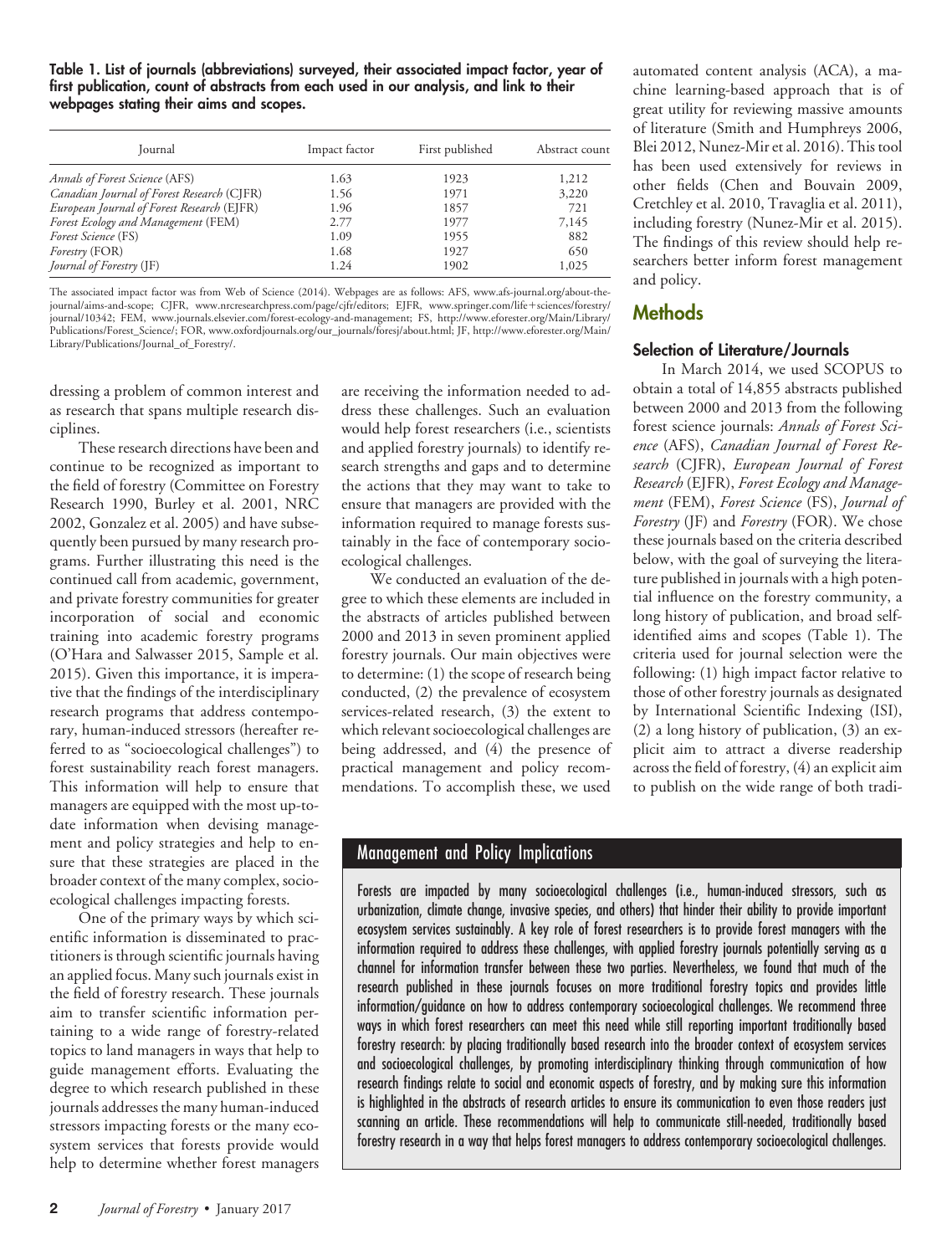tional and emerging issues affecting forestry, and (5) an interest in informing forest management and/or policy. Impact factor values aim to quantify the importance of a journal to the academic community studying a given topic (Garfield 1994). Together with length of publication history, journals that satisfy these criteria are likely to be influential to the field of forestry. These criteria were used as a method of objectively identifying such journals. Certainly, there are other influential applied forestry journals; however, an analysis including all journals, although interesting and potentially revealing, falls beyond the scope of our review. We included the breadth of readership and content in our journal selection criteria as they are likely to identify the most comprehensive venues for forestry research. We made the assumption that managers use such venues to quickly access knowledge on a wide array of topics. For this same reason and to not introduce unwanted bias by inordinately featuring specific topics, we did not include journals having more narrowly focused scopes (e.g., *Forest Pathology* or *Agroforestry Systems*).

## **Automated Content Analysis (ACA)**

Before conducting the ACA, we randomly selected and read a subset of 200 articles distributed equally among the seven surveyed journals to gain a comprehensive understanding of the topics being published in these journals. This understanding ensured that the questions we formulated both helped us to meet our objectives and were germane to the forestry literature (e.g., Fazey et al. 2005). To answer these questions using ACA, we had to designate the categories by which we would classify the reviewed literature. In ACA, these categories are called *concepts* (defined below). As an example, guided by the understanding obtained from our preliminary review, we selected 23 concepts, each representing a distinct research area within forestry, to answer the question "what are the most researched fields in forestry science?" From our preliminary review, we formulated seven questions and 35 corresponding *concepts* that would provide us the necessary information to fulfill our main objectives (Table 2).

We conducted the ACA on all 14,855 abstracts using Leximancer (Leximancer Pty Ltd., Brisbane, Australia). This program is a word mining software system that uses sta-

tistical algorithms, machine learning, and bootstrapping methods to discover and define *concepts* and to identify relationships among concepts (Smith and Humphreys 2006). Unlike single words, concepts represent groups of strongly interrelated words that collectively represent a common theme or idea (Smith and Humphreys 2006). By determining whether a concept is or is not in a body of text, ACA can provide quantitative output regarding the abundance and interrelatedness of concepts. There were two key benefits to using ACA over a manual review of articles. First, it allowed us to review a much larger body of literature than is possible with a manual review. Second, it helped us to limit issues associated with human subjectivity that may occur when one is trying to determine whether a particular article addresses a given topic or research question.

ACA is a three-staged process, detailed by Nunez-Mir et al. (2016), as per the following summary:

- 1. Concept identification—Potential concepts are "identified" through the establishment of *concept seeds*, i.e., frequently used single words that are likely to represent major themes or ideas in the surveyed text (Smith 2003). These concept seeds can be generated automatically by the software used to conduct the ACA (i.e., unsupervised seeding) or can be provided manually by the user (i.e., hand-seeding).
- 2. Concept definition—Each concept is defined by a group of concept seeds. Using the group of concept seeds established for each concept in the first stage, the software then constructs a thesaurus, i.e., a list of weighted single words that cooccur frequently by which each concept is defined.
- 3. Text classification—The surveyed text is then classified by concept at high resolutions. The text is divided into segments, each comprising a predetermined number of text lines (usually 2–3 lines). Each text segment is then scanned for concept seeds. If the summed weights of detected seeds for a given concept's thesaurus surpass the classification threshold, the text segment is determined to contain the concept and is therefore classified under it.

To establish the concepts by which the ACA program would classify text segments, we started the ACA process by performing unsupervised automated concept seed identification. In unsupervised automatic concept seed identification, the seeds used to identify the majority of concepts are dictated by the concepts and words already predominantly present within the abstracts reviewed, rather than by our own choosing. On further inspection of concept seeds identified by the program for the concepts listed in Table 2, we found that the program had not automatically identified concept seeds for several concepts of interest to our study, probably because these concepts were either discussed rarely or possessed relatively abstract definitions. We manually added concept seeds (i.e., hand-seeding) to identify these missing concepts. The complete list of concepts and their respective concept seeds used for our analysis can be found in Supplemental Table S1.<sup>8</sup>

Although the accuracy of ACA systems has been confirmed (Grech et al. 2002, Smith and Humphreys 2006, Penn-Edwards 2010), it is still necessary to ensure the correct definition and classification of all concepts, particularly those that are handseeded and/or that have abstract definitions (Nunez-Mir et al. 2016). To do so, we implemented a three-stage iterative validation process. First, we retrieved all text segments classified within each of the 35 concepts and randomly selected 10 text segments from each. Next, we manually verified the classification of the text segments. Reviewers were each provided with a random selection of classified text segments and asked to determine whether the segment was classified correctly ("yes") or incorrectly ("no") or whether they could not decide due to either lack of expertise or insufficient information in the text segment ("maybe"). Concepts with less than 90% accuracy were flagged and listed. Concept seeds of flagged concepts were inspected and adjusted accordingly through hand-seeding. Alternatively, if concept seeds appeared to be accurate despite the concept's low accuracy, other classification settings (e.g., the threshold for a segment to be classified for a concept) were adjusted. This validation process was repeated until each concept reached 90% classification accuracy, resulting in 27 of the 35 initially identified concepts relying on some

Supplementary data are available with this article at [http://dx.doi.org/10.5849/jof.15-144.](http://dx.doi.org/10.5849/jof.15-144)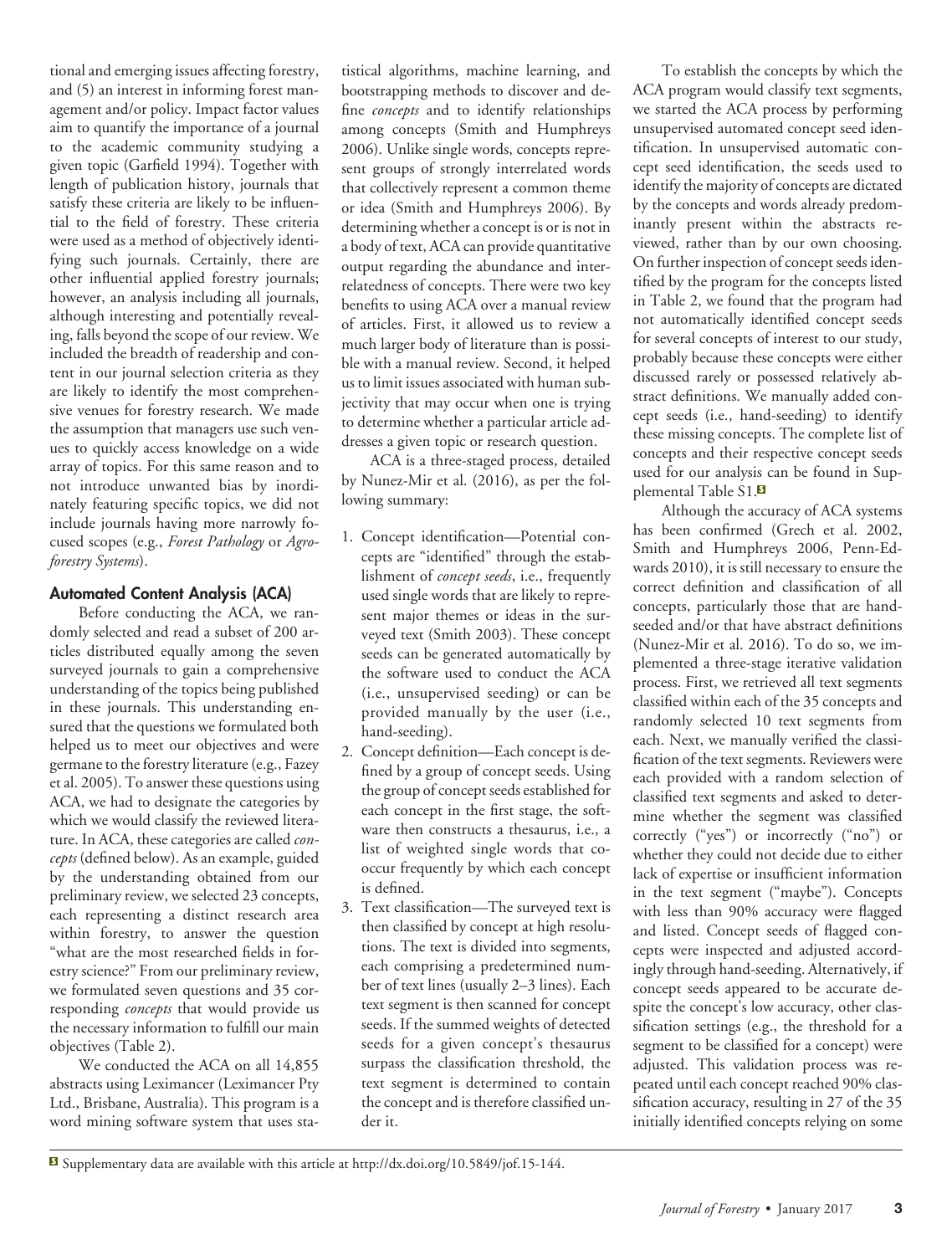| Objectives                              | Question                                                                                                                                                                                                                                     | Concept                                                                                                                                                                                                                                                                                                                                                                                                                                                                                       | of forestry rese<br>2000 to 2013.                                                                                                                                                                                                                                                                                                                                     |
|-----------------------------------------|----------------------------------------------------------------------------------------------------------------------------------------------------------------------------------------------------------------------------------------------|-----------------------------------------------------------------------------------------------------------------------------------------------------------------------------------------------------------------------------------------------------------------------------------------------------------------------------------------------------------------------------------------------------------------------------------------------------------------------------------------------|-----------------------------------------------------------------------------------------------------------------------------------------------------------------------------------------------------------------------------------------------------------------------------------------------------------------------------------------------------------------------|
| Research scope                          | 1. What are the most researched fields in<br>forestry science?                                                                                                                                                                               | Biomass/Biofuels<br>Biometrics<br>Community Ecology                                                                                                                                                                                                                                                                                                                                                                                                                                           | Field stud                                                                                                                                                                                                                                                                                                                                                            |
| Scope of ecosystem<br>services research | 2. What is the scope and extent of ecosystem<br>services research in forestry science?                                                                                                                                                       | Economics<br>Entomology<br>Fire Ecology<br><b>Forestry Technology</b><br>Genetics <sup>1</sup><br>Harvesting <sup>1</sup><br>Hydrology<br>Landscape Ecology<br>Modeling<br>Non-Traditional Forest Products<br>Nutrient Cycling<br>Pathology<br>Remote Sensing/GIS<br><b>Restoration Ecology</b><br>Silviculture<br>Soil <sup>1</sup><br>Stand Structure and Dynamics<br>Sustainability <sup>1</sup><br>Tree Physiology<br>Wildlife<br>Biodiversity<br>Nutrient Cycling<br>Timber <sup>1</sup> | Stand structure<br>Silviculture<br>Soil<br>Modeling<br>Nutrient cycling<br>Fire ecology<br>Harvesting<br>Landscape ecology<br>Biomass/biofuel<br>Community ecolog<br>Tree physiology<br>Entomology<br>Wildlife<br>Genetics<br>Hydrology<br>Biometrics<br>Pathology<br>Economics<br>Restoration ecology<br>Sustainability<br>Forestry technology<br>Remote sensing/geo |
|                                         |                                                                                                                                                                                                                                              | Water Services<br>Management <sup>1</sup><br>Recreation <sup>1</sup><br>Soil Services                                                                                                                                                                                                                                                                                                                                                                                                         | information syste<br>Nontraditional fore                                                                                                                                                                                                                                                                                                                              |
| Socioecological challenges              | 3. To what extent has research in forestry<br>science addressed different aspects of/<br>challenges to forest health?<br>4. To what extent has research in forestry<br>science addressed urbanization in the<br>context of forestry science? | Invasion<br>Fragmentation <sup>1</sup><br>Biodiversity<br>Urban                                                                                                                                                                                                                                                                                                                                                                                                                               | $(17.3%)$ , silvic<br>modeling (10.<br>$(6.2\%)$ (Table<br>ception of fire                                                                                                                                                                                                                                                                                            |
|                                         | 5. To what extent has research in forestry<br>science addressed climate change?<br>6. Has the interdisciplinary barrier been                                                                                                                 | Climate Change<br>Interdisciplinary                                                                                                                                                                                                                                                                                                                                                                                                                                                           | ing (5.1%), al<br>found in less th                                                                                                                                                                                                                                                                                                                                    |
| Practical                               | crossed in forestry science?<br>7. Are practical management and policy                                                                                                                                                                       | Management <sup>1</sup>                                                                                                                                                                                                                                                                                                                                                                                                                                                                       | These percentag<br>years, providing                                                                                                                                                                                                                                                                                                                                   |
| recommendations                         | recommendations being provided?                                                                                                                                                                                                              | Policy                                                                                                                                                                                                                                                                                                                                                                                                                                                                                        | poral shifts in                                                                                                                                                                                                                                                                                                                                                       |

#### **Table 2. Objectives, questions, and concepts used in our ACA to determine the status of forestry research.**

<sup>1</sup> These concepts were automatically identified and defined by ACA software. The others were hand-seeded; i.e., we provided the words used to identify and define the concepts in the reviewed text, as described in the Methods section.

degree of hand seeding to be correctly identified (Table 2). Of the 299 concept seeds used to identify concepts (Supplemental Table S1), 71% were hand-seeded.

After validating the accurate identification of concepts, we determined the number of text segments in which all concepts were detected and used this information to assess the proportion of the literature reviewed exploring each concept over time and by journal. This output revealed the scope of the reviewed articles and the degree to which these articles explored topics reflective of ecosystem services, socioecological challenges, and practical management and policy recommendations. This output also allowed for cross-journal comparison and for the detection of temporal trends.

## **Results**

We found seven journals that followed the criteria described in the Methods section (Table 1). The journals selected featured impact factors ranging from 1.24 to 2.77. The oldest journal selected was first published in 1857, whereas the youngest was first published in 1977. From each journal, we harvested between 650 and 7,145 articles, the majority of articles coming from FEM.

#### **Scope of Forestry Research**

We found that traditional technical or production-based fields were the predominant focus of the seven applied forestry journals surveyed. On average, the five most frequently studied topics identified in abstracts over time were stand structure

## **Table 3. Average percentage of text segments from seven reviewed forestry journals (Table 1) in which the top fields of forestry research were detected from**

| Field studied                                         | Percentage (%) |
|-------------------------------------------------------|----------------|
| Stand structure                                       | 17.3           |
| Silviculture                                          | 15.0           |
| Soil                                                  | 10.5           |
| Modeling                                              | 10.3           |
| Nutrient cycling                                      | 6.2            |
| Fire ecology                                          | 5.9            |
| Harvesting                                            | 5.1            |
| Landscape ecology                                     | 4.9            |
| Biomass/biofuel                                       | 4.9            |
| Community ecology                                     | 4.1            |
| Tree physiology                                       | 3.0            |
| Entomology                                            | 2.3            |
| Wildlife                                              | 2.2            |
| Genetics                                              | 2.1            |
| Hydrology                                             | 1.9            |
| <b>Biometrics</b>                                     | 1.7            |
| Pathology                                             | 1.6            |
| Economics                                             | 1.5            |
| Restoration ecology                                   | 1.3            |
| Sustainability                                        | 1.3            |
| Forestry technology                                   | 1.1            |
| Remote sensing/geographic<br>information system (GIS) | 1.0            |
| Nontraditional forest products                        | 0.1            |

ulture (15%), soil (10.5%),  $3\%)$ , and nutrient cycling 3; Figure 1A). With the execology (5.9%) and harvest-Il other general fields were an 5% of the reviewed text. ges were consistent across the g little evidence of any temthe focus of research topics (Figure 1B). However, we did observe variation among journals in the degree to which they focused on each field (Figure 1C). For instance, text from FS had a greater presence of modeling, text from FOR and EJFR had a greater presence of stand structure, and text from JF had a greater presence of silviculture.

## **Scope of Ecosystem Services Research**

We found that the study of ecosystem services has largely focused on nutrient cycling (average of 6%), followed by biodiversity and timber (averages of 2.7 and 2.1%, respectively) (Figure 2A). All other ecosystem service categories were addressed in less than 1% of the text reviewed. Research on nutrient cycling has experienced a decline in general; whereas research on biodiversity has increased slightly; research on all other ecosystem services has been temporally consistent (Figure 2B). Noteworthy differences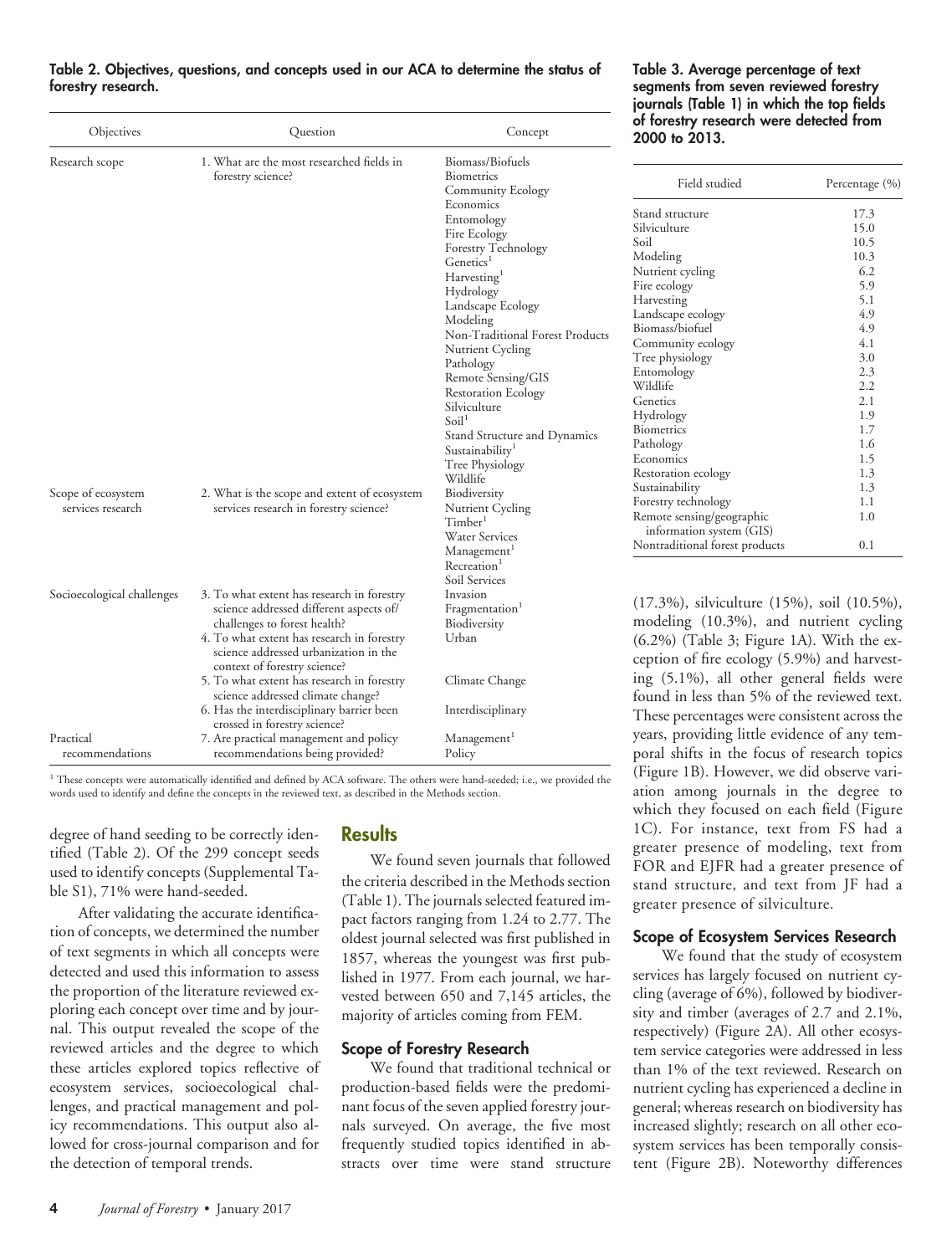

**Figure 1. Assessment of the scope of forestry research reviewed as revealed by an ACA of all abstracts published from 2000 to 2013 in seven prominent forestry journals (Table 1). A. Bars represent the percentage of abstract text segments classified under each concept across all journals. B. Lines represent percentage of abstract text segments classified under each concept over time. C. Stacked bars represent the percentage of abstract text segments classified under each concept out of the total number of text segments analyzed for each journal (does not add up to 100%).**



**Figure 2. Assessment of the scope and extent of ecosystem services research in the forestry literature reviewed as revealed by an ACA of all abstracts published from 2000 to 2013 in seven prominent forestry journals (Table 1). A. Bars represent the percentage of abstract text segments classified under each concept across all journals. B. Lines represent percentage of abstract text segments classified under each concept over time. C. Stacked bars represent the percentage of abstract text segments classified under each concept out of the total number of text segments analyzed for each journal (does not add up to 100%).**

among journals existed regarding the focus and extent of ecosystem services research (Figure 2C). For instance, the presence of the concept of biodiversity was approximately three times greater in FEM than in other journals. Similarly, the presence of the concept of recreation was greater in JF than in all other journals combined.

#### **Extent to Which Socioecological Challenges Have Been Addressed**

The presence of concepts reflecting socioecological challenges (e.g., climate change, urbanization, and forest health) was low (Figure 3A). For example, the concepts of climate change and urbanization were present in less than 0.5% of the reviewed text on average each year. In the case of aspects and challenges to forest health, we found biodiversity to be the most common concept, being present in 2.7% of the reviewed text each year. Invasion and fragmentation were found in less than 1% of the reviewed text. Our results also show that many studies are not utilizing interdisciplinary approaches to address socioecological challenges, as evidenced by the percentage of text containing the concept interdisciplinary falling under 0.05% on average for each year. Despite being present in a very small proportion of the reviewed text (less than 0.5%), the concept of climate change seems to be increasing, albeit slowly, with its presence increasing from 0.3 to 0.8% from 2000 to 2010 (Figure 3B). We found similar increases in the concepts of biodiversity (from 1.7 to 3.8%) and biological invasions (from 0.4 to 1.5%). Although the journals reviewed performed comparably for these concepts, a few exceptions are noteworthy (Figure 3C). The concepts of urbanization and

interdisciplinary were present in text from JF up to 5 times more frequently than in the text of other journals. Reviewed text from FEM contained the concept of biodiversity twice as much as did the text from other journals.

#### **Policy and Management Recommendations**

The proportion of the reviewed text classified under policy was less than 0.7% (Figure 4A), with little annual change (Figure 4B). In contrast, we found that an average of 11.5% of the reviewed text from each year contained the concept of management (Figure 4B). This pattern was found to be consistent over time and across journals, with the notable exception of JF, in which the concept of management was found in 40% of the reviewed text, almost 4 times the proportions found in the other journals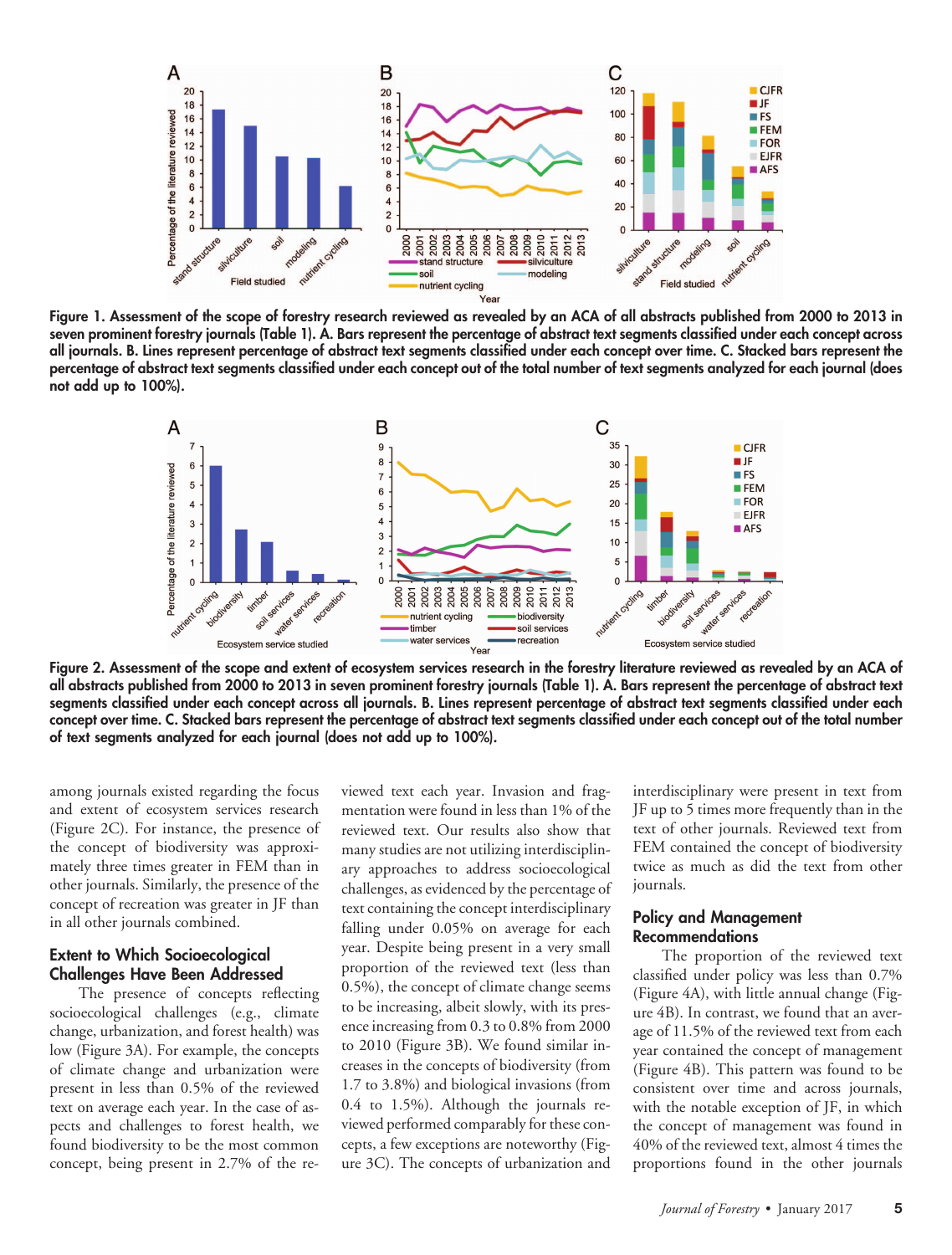

**Figure 3. Assessment of the extent of research related to socioecological challenges in the forestry literature reviewed as revealed by an ACA of all abstracts published from 2000 to 2013 in seven prominent forestry journals (Table 1). A. Bars represent the percentage of abstract text segments classified under each concept across all journals. B. Lines represent percentage of abstract text segments classified under each concept over time. C. Stacked bars represent the percentage of abstract text segments classified under each concept out of the total number of text segments analyzed for each journal (does not add up to 100%).**



**Figure 4. Assessment of the extent to which reviewed article abstracts attempt to provide practical recommendation for forests management and policy as revealed by an ACA of all abstracts published from 2000 to 2013 in seven prominent forestry journals (Table 1). A. Bars represent the percentage of abstract text segments classified under each concept across all journals. B. lines represent percentage of abstract text segments classified under each concept over time. C. Stacked bars represent the percentage of abstract text segments classified under each concept out of the total number of text segments analyzed for each journal (does not add up to 100%).**

(Figure 4C). In addition, text from JF and FS also showed slightly higher percentages containing the concept of policy in comparison with other journals (3.5 and 1.3%, respectively).

## **Discussion**

#### **Overall Findings**

We found that the majority of the reviewed text from the 14,855 abstracts harvested focused on more traditionally based forestry topics, such as stand structure, silviculture, soil, and harvesting (i.e., on the process of growing and harvesting trees). This finding is not surprising, given that these topics are the cornerstone of forestry. Nevertheless, despite the many socioecological challenges currently impacting forests and forest sustainability and the interest of reviewed journals in addressing these challenges, we found little evidence that the ar-

ticles to which the abstracts we reviewed belonged to provide such information.

Only a small proportion of abstract text explored the topic of ecosystem services. The ecosystem services that were mentioned again seemed more attuned to traditional forestry research (e.g., nutrient cycling and timber). However, biodiversity was found to be a relatively highly explored ecosystem service, perhaps highlighting an increased recognition by forest scientists of the role that biodiversity plays in maintaining forests or in the importance of conservation. Nonetheless, the overall percentage of reviewed text focusing on biodiversity was still quite low.

Similarly, socioecological challenges were minimally explored in the majority of the abstracts reviewed despite the vast number of socioecological challenges impacting remaining forests (e.g., Riitters et al.

2000, Allen et al. 2010, Oswalt et al. 2015). This finding is perhaps surprising, given the potential negative effects of these challenges on the more traditional aspects and services of forests (e.g., silviculture and timber production). Despite a heightened awareness in the public and scientific community of the potential threat of climate change and invasive species to forest resources, including timber production (Sohngen and Mendelsohn 1998, Holmes et al. 2009), their mention remained low and only exhibited a slight increase over time. The low frequency with which forest fragmentation and urbanization are discussed despite their known negative effect on forests resources (Aizen and Feinsinger 1994, Faulkner 2004, Nowak and Walton 2005, Melo et al. 2010) is another example. Likewise, there was a near absence of the concept of interdisciplinary despite the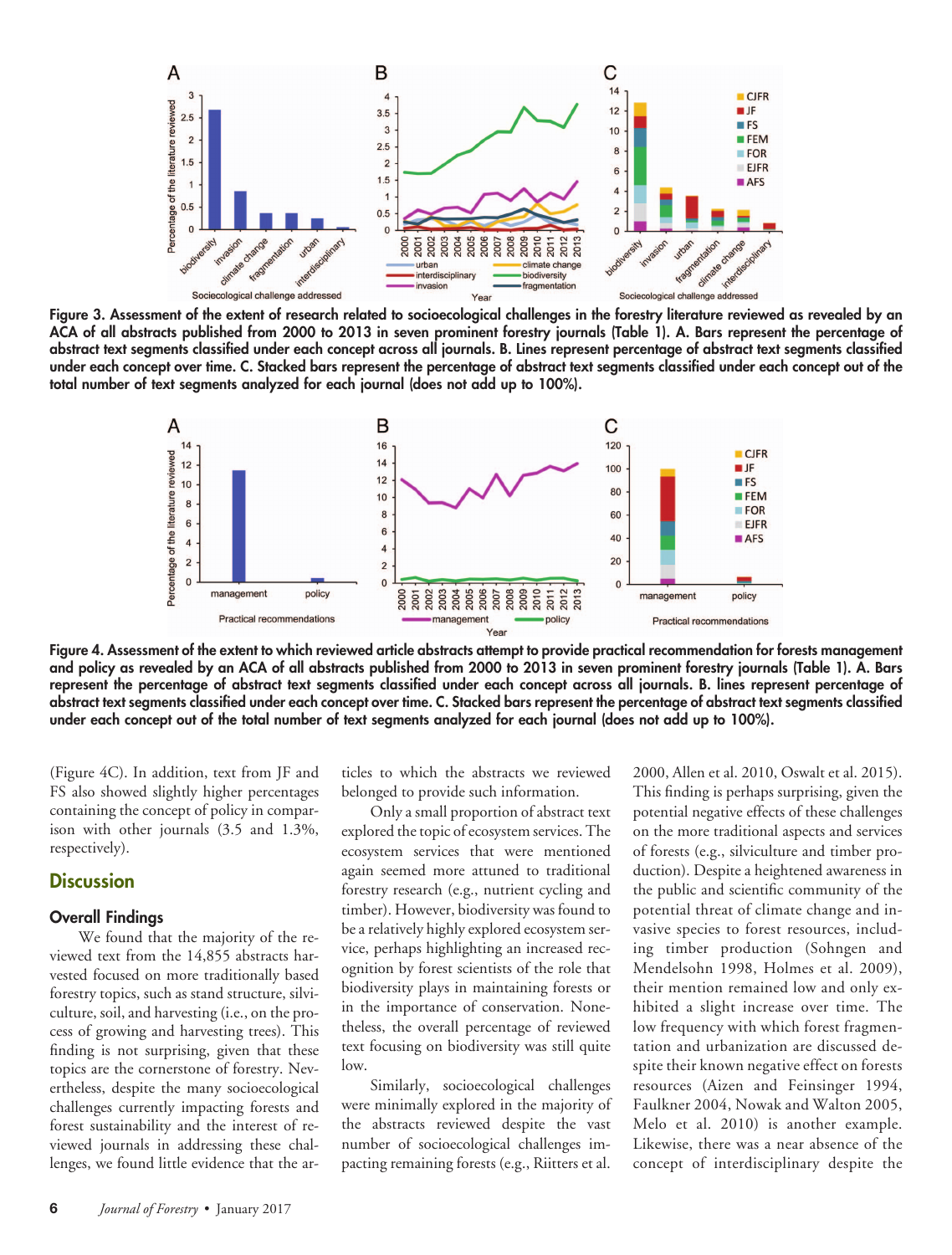recognized need for interdisciplinary research when complex socioecological issues of applied ecological importance are addressed (Innes 2005, Balmford and Cowling 2006).

On the other hand, our results revealed relatively higher proportions of the analyzed abstract text addressing practical recommendations but with some limitations. Management was mentioned across all journals at relatively higher proportions  $(\sim 11\%)$  compared with the other concepts analyzed, suggesting that the seven targeted journals are in fact providing guidance on how to best manage forests. Nevertheless, given the applied nature of forestry science, one might expect this number to be even higher, as it was, for example, in JF (40%). In contrast to management, we found very little evidence of mention of policy recommendations, revealing a potential new direction for journals the application of research findings to policy development and decisionmaking.

Our findings suggest that forest researchers could be doing more to communicate the information needed to make informed decisions on how to address the many complex socioecological challenges facing forests and in doing so help to meet the stated goals of applied forestry journals. As pointed out by Pullin et al. (2004) in the highly applied field of conservation biology, practitioners do not often access primary research because it is too time-consuming to locate, access, and read. The forestry journals reviewed here not only have broader scopes and applied relevance but also specifically target these individuals. Therefore, these journals could serve as gateways to integrate socioecological challenges into management practices and policy development. Barriers to the effective communication between researchers and professional foresters and policymakers can greatly hinder the application of scientific knowledge to realworld land management (Wright 2007) and by doing so greatly affect the sustainability of forests. By placing research findings in the context of key socioecological challenges impacting forests and the resolution of these challenges, applied forestry journals and the scientists who publish in these journals have the opportunity to facilitate this integration.

## **Other Factors Contributing to Findings**

Where forest researchers choose to publish may be affecting our findings. For instance, some may choose to publish investigations on particular socioecological chal-

lenges, such as climate change, invasive species, and land-use change, in journals more focused on these topics (e.g., *Global Climate Change*, *Biological Invasions*, and *Landscape Ecology*), whereas others may be attempting to reach broader audiences by publishing in more general journals (e.g., *Conservation Biology*, *Ecology*, and *Ecological Applications*). There are also journals more focused on social and policy aspects (e.g., *Ecology and Society* and *Environmental Science and Policy*). The high percentage of abstracts containing the word "forest" or "forests" in the abstracts of some of these journals support this conjecture (Supplemental Table S2). In addition, because of the nature by which researchers are evaluated, researchers may choose to publish in journals having higher impact factors than those of most applied forestry journals. Finally, what some journals chose to publish may impact findings. For instance, FEM directs authors to submit manuscripts having social, economic, policy, or urban focuses to publish in alternative journals (Table 1).

However, we have evidence that our findings are not solely the result of where researchers choose to publish or what journals choose to publish. We conducted a follow-up ACA to determine the degree to which the abstracts from the 2014 International Union of Forest Research Organizations (IUFRO) World Congress revealed findings similar to those of this investigation (Supplement 3). Given the broad focus of the IUFRO Congress, one would expect patterns to differ between published and IUFRO abstracts if publication choice was a leading contributor to the low amount of research focused on ecosystem services and socioecological challenges. However, the results of the follow-up ACA echoed those obtained in the original ACA. Technical or production-based research was also predominantly featured in the IUFRO World Congress abstracts, whereas only a small percentage of abstracts discussed ecosystem services or socioecological challenges. So although forestry research on ecosystem services and contemporary socioecological challenges is certainly being conducted, the frequency with which it is conducted appears to remain low.

Two other factors related to scientific communication may also be affecting our findings. First, forest researchers might not be emphasizing the connections between their research and key socioecological challenges and management and policy implications. For example, literature on silviculture, although being of direct relevance to forest management and policy and to ecosystem services, might simply not be discussed within these contexts. This lack of discussion may reflect researchers' limited recognition of the potential links between traditional research and socioecological challenges (NRC 2002). Alternatively, it may indicate disinterest in these links to socioecological challenges. Second, choices on what to include in an abstract could be contributing to our findings. That is, socioecological challenges and ecosystem services may be discussed in the body of the article, but not in the abstract.

#### **Recommendations**

Each of the journals that we reviewed expressed in their statements of scope of interest in linking the findings of broadly focused forestry research, including on the socioecological challenges addressed here, to real-world forest management (Table 1). Achieving this goal is obviously challenging and requires that research papers communicate important information to forest managers regarding not only the socioecological challenges that may hinder forests from providing important ecosystem services but also the interdisciplinary aspects of these challenges and the potential management and policy recommendations for addressing them. Certain journals are already making strides in this direction. For instance, JF requires authors to include a "Management and Policy Implications" section after the abstract in which implications to foresters and policymakers are described in practical terms. On the other hand, FS classifies articles focused on applied research with practical implications for forestry professionals under the "Applied Research articles" designation (as opposed to "Fundamental Research articles"). Ideally, forest managers would be able to access a broad array of journals, including those that specialize or are more likely venues for research on socioecological challenges. However, because of the limited time and resources forest managers may be prone to utilizing mostly or solely applied forestry journals. Therefore, we suggest some approaches by which forest researchers, when publishing in applied forestry journals, may better communicate this information. In turn, these recommendations may help to expand readership beyond more traditionally focused individuals of the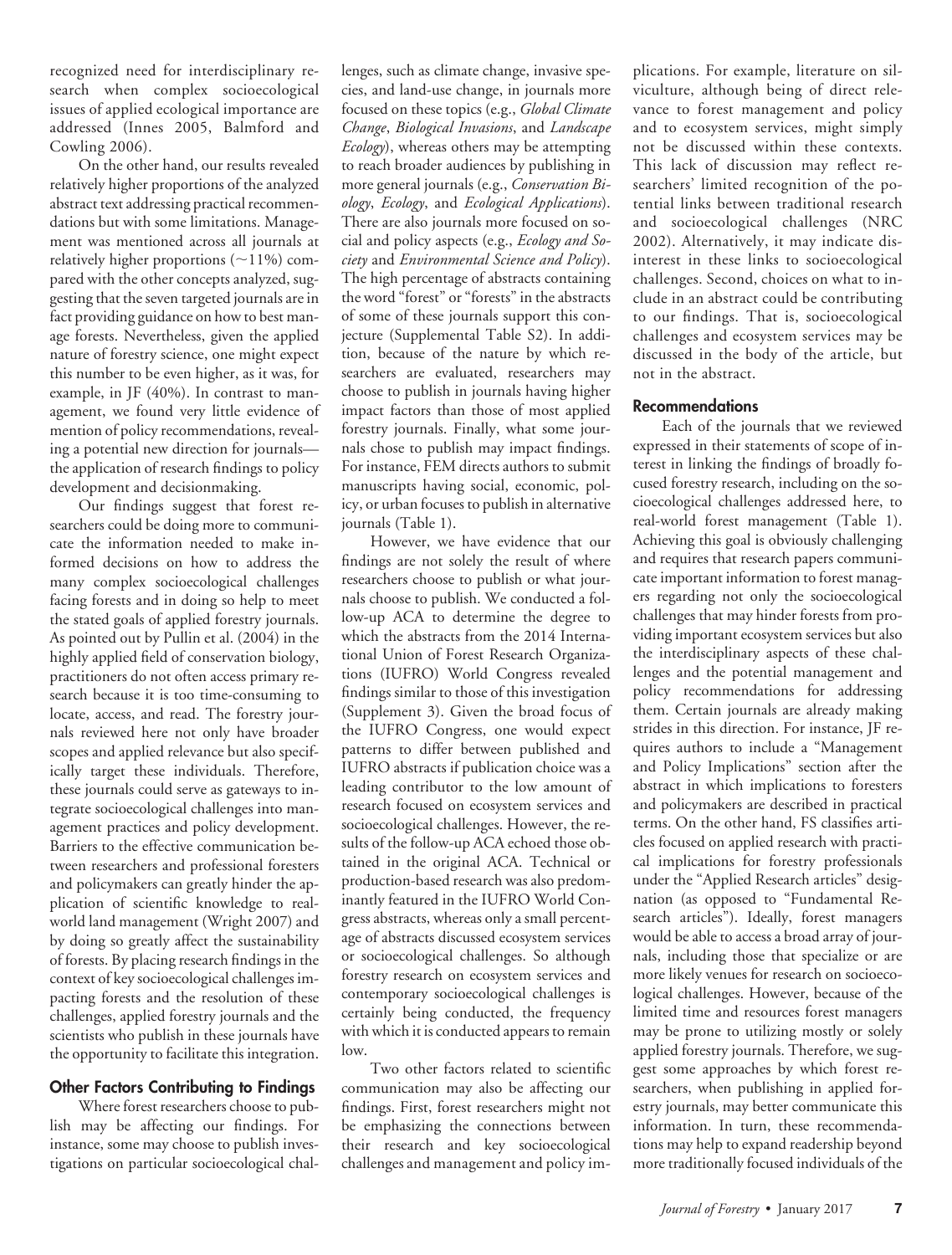forest management and research communities, for instance, to include social scientists interested in studying the political or cultural aspects of forest management practices. Such an expansion in readership may facilitate the interdisciplinary research needed to address these complex challenges (Innes 2005, Balmford and Cowling 2006, Winkel and Jump 2014). These recommendations are not new, as their need has been noted repeatedly by others (Committee on Forestry Research 1990, Burley et al. 2001, NRC 2002, Gonzalez et al. 2005), including within the scopes and aims of reviewed journals (Table 1). These recommendations are not meant to prompt shifts in research agendas but rather a reframing of ongoing research programs, making these more achievable. We recommend the following:

- 1. *Place research into the broader context of ecosystem services and the socioecological challenges that may hinder these services.* The fact that we found the majority of reviewed text to be focused on more traditionally based forestry topics, such as stand structure, silviculture, soil, and timber harvesting is not at all surprising given that these topics are important cornerstones of forestry. Nevertheless, these topics are directly related to ecosystem services and to the socioecological challenges that may hinder these services. Making this link more apparent whenever possible may greatly benefit the development of future forest management and policy practices.
- 2. *Communicate how research findings relate to social and economic aspects of forestry, i.e., promote interdisciplinary thinking.* The multifaceted nature of humaninduced, socioecological challenges mandates interdisciplinary approaches to resolve these challenges. Earlier studies in forestry, as well as studies in the similarly applied field of conservation biology, have recognized this need and advocated the crossover of knowledge among disciplines, especially with the social sciences (e.g., Innes 2005, Balmford and Cowling 2006). Acknowledging these links may help forest practitioners to better reflect on the social and economic effects of their management and policy decisions.
- 3. *Highlight socioecological challenges, ecosystem services, interdisciplinary efforts, and management and policy implications in abstracts.* For better or worse, abstracts are oftentimes the first—or only—

encounter of a reader with a scientific article. This may be particularly true for land managers, having to prioritize actual land management efforts over literature reviews. Therefore, it is vital that the abstract of a research article highlights the most salient findings of an investigation accurately to ensure the greatest realworld utility of these findings. This utility will probably be strengthened even further if authors highlight the broader implications of research findings. Journals can assist with this effort by increasing abstract word limits or requesting this information in similarly structured sections (e.g., the Management and Policy Implications section of the JF).

## **Conclusion**

Forest researchers have the opportunity to provide forest managers and policymakers with the knowledge needed to address socioecological challenges. Applied forestry journals provide an important link between forestry researchers and forest managers through which knowledge can be transferred. Nevertheless, our review of article abstracts suggests that the majority of papers published in these journals display limited effort to address these socioecological challenges. The work published in these journals focuses on traditional topics that, although of great importance to forestry, are not being presented in a manner that facilitates the use of this knowledge by managers to address these challenges. Therefore, despite the fact that forest researchers are interested and likely to be pursuing interdisciplinary work and topics related to socioecological challenges, it would be greatly beneficial if researchers and applied forestry journals placed greater emphasis on communicating research findings within the context of these complex socioecological challenges. In this way, the forestry research community may help managers and policymakers to address these challenges and contribute to the sustainability of forests and forest resources.

## **Literature Cited**

- AIZEN, M.A., AND P. FEINSINGER. 1994. Forest fragmentation, pollination, and plant reproduction in a Chaco dry forest, Argentina. *Ecology* 75(2):330–351.
- ALLEN, C.D., A.K. MACALADY, H. CHENCHOUNI, D. BACHELET, N. MCDOWELL, M. VENNETIER, T. KITZBERGER, A. RIGLING, D.D. BRESHEARS, E.H. HOGG, P. GONZALEZ, R. FENSHAM, Z. ZHANG, J. CASTRO, N. DEMIDOVA, J.-H. LIM, G. ALLARD, S.W. RUNNING, A. SEMERCI, AND

N. COBB. 2010. A global overview of drought and heat-induced tree mortality reveals emerging climate change risks for forests. *For. Ecol. Manage.* 259(4):660–684.

- BALMFORD, A., AND R.M. COWLING. 2006. Fusion or failure? The future of conservation biology. *Conserv. Biol.* 20(3):692–695.
- BLEI, D.M. 2012. Probabilistic topic models. *Commun. ACM* 55(4):77–84.
- BRYANT, D., D. NEILSON, AND L. TANGLEY. 1997. *The last frontier forests: Ecosystems and economies on the edge.* World Resources Institute, Washington, DC.
- BURLEY, J., R. SEPPALA, H. EL-LAKANY, J. SAYER, AND M. KROTT. 2001. Voicing interests and concerns: Challenges for forest research. *For. Policy Econ.* 2(1):79–88.
- CHEN, S., AND P. BOUVAIN. 2009. Is corporate responsibility converging? A comparison of corporate responsibility reporting in the USA, UK, Australia, and Germany. *J. Bus. Ethics* 87(1):299–317.
- CHORNESKY, E.A., A.M. BARTUSKA, G.H. APLET, K.O. BRITTON, J. CUMMINGS-CARLSON, F.W. DAVIS, J. ESKOW, D.R. GORDON, K.W. GOTTSCHALK, AND R.A. HAACK. 2005. Science priorities for reducing the threat of invasive species to sustainable forestry. *Bioscience* 55(4): 335–348.
- COMMITTEE ON FORESTRY RESEARCH. 1990. *Forest research: A mandate for change.* National Academy Press, Washington, DC.
- CRETCHLEY, J., D. ROONEY, AND C. GALLOIS. 2010. Mapping a 40-year history with Leximancer: Themes and concepts in the journal of cross-cultural psychology. *J. Cross-Cultural Psychol.* 41(3):318–328.
- FAULKNER, S. 2004. Urbanization impacts on the structure and function of forested wetlands. *Urban Ecosyst.* 7(2):89–106.
- FAZEY, I., J. FISCHER, AND D.B. LINDENMAYER. 2005. What do conservation biologists publish? *Biol. Conserv.* 124(1):63–73.
- GARFIELD, E. 1994. The impact factor. *Current Contents*, 25:3–4.
- GONZALEZ, P., R. HASSON, P. LAKYDA, I. MC-CALLUM, S. NILSSON, J. PULHIN, B. VAN ROSENBERG, B. SCHOLES, A. SHVIDENKO, C.V. BARBER, AND R. PERSSON. 2005. Forest and woodland systems. P. 585–621 in *Millennium ecosystem assessment: Ecosystems and human well-being: Current state & trends assessment*, Hassan, R., R. Scholes, and N. Ash (eds.). Island Press, Washington, DC.
- GRECH, M.R., T. HORBERRY, AND A. SMITH. 2002. Human error in maritime operations: Analyses of accident reports using the Leximancer tool. *Proc. Hum. Factors Ergonom. Soc. Annu. Meet.* 46(19):1718–1721.
- HOLMES, T.P., J.E. AUKEMA, B. VON HOLLE, A. LIEBHOLD, AND E. SILLS. 2009. Economic impacts of invasive species in forests. *Ann. N.Y. Acad. Sci.* 1162(1):18–38.
- INNES, J.L. 2005. Multidisciplinarity, interdisciplinarity and training in forestry and forest research. *For. Chron.* 81(3):324–329.
- MELO, F.P.L., E. MARTÍNEZ-SALAS, J. BENÍTEZ-MALVIDO, AND G. CEBALLOS. 2010. Forest fragmentation reduces recruitment of large-